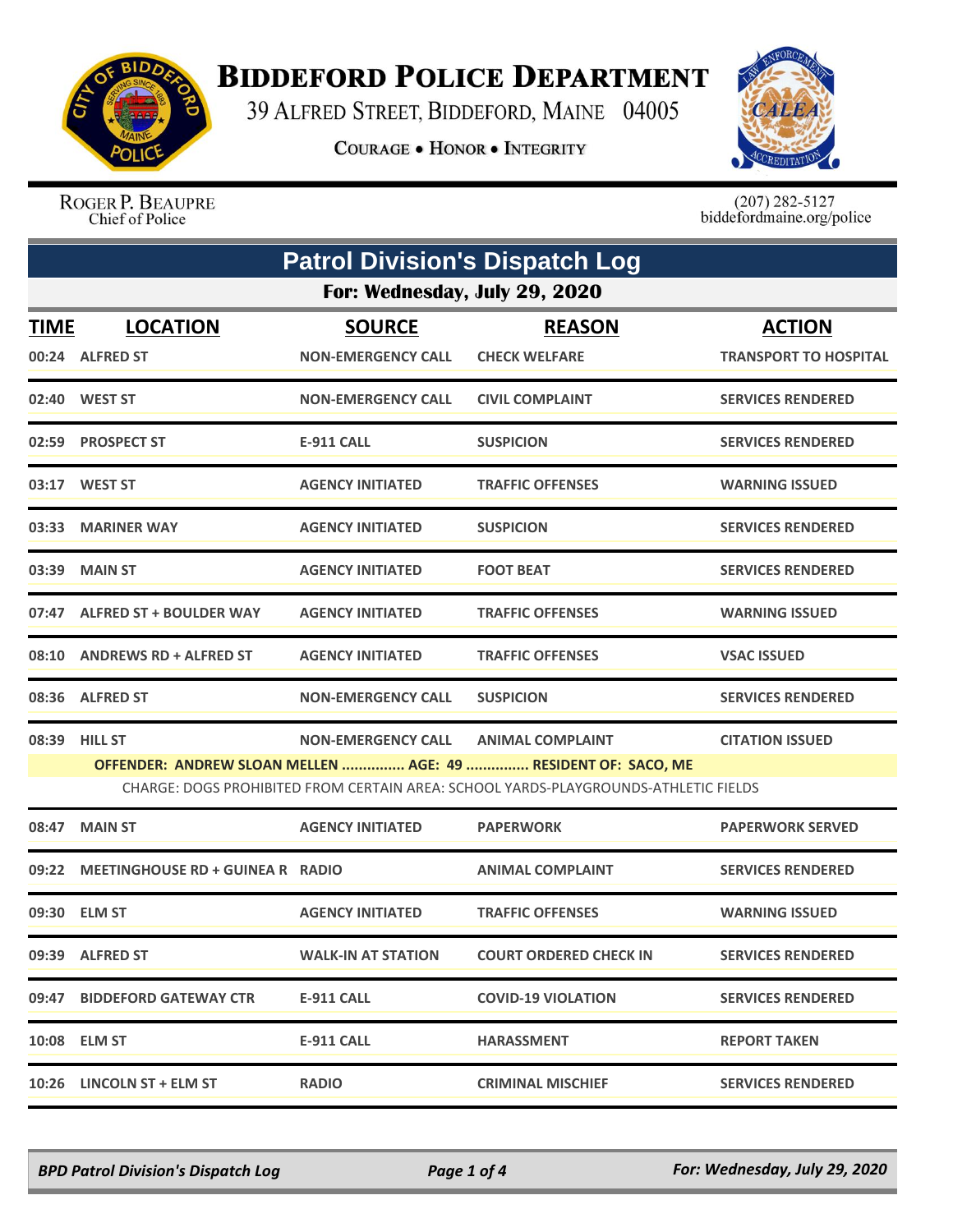| <b>TIME</b> | <b>LOCATION</b>                            | <b>SOURCE</b>             | <b>REASON</b>                                                | <b>ACTION</b>                |
|-------------|--------------------------------------------|---------------------------|--------------------------------------------------------------|------------------------------|
|             | 10:54 ALFRED ST                            | <b>NON-EMERGENCY CALL</b> | <b>ASSIST OTHER AGENCY</b>                                   | <b>SERVICES RENDERED</b>     |
|             | 11:04 KING ST                              | <b>E-911 CALL</b>         | 911 MISUSE                                                   | <b>SERVICES RENDERED</b>     |
|             | 11:08 MEDICAL CENTER DR                    | <b>NON-EMERGENCY CALL</b> | <b>ASSIST OTHER AGENCY</b>                                   | <b>SERVICES RENDERED</b>     |
|             | 11:09 RIVER RD                             | <b>AGENCY INITIATED</b>   | <b>TRAFFIC OFFENSES</b>                                      | <b>VSAC ISSUED</b>           |
|             | 11:10 ALFRED ST                            | <b>WALK-IN AT STATION</b> | <b>COURT ORDERED CHECK IN</b>                                | <b>SERVICES RENDERED</b>     |
|             | 11:13 MISTY MEADOWS DR                     | <b>WALK-IN AT STATION</b> | <b>CIVIL COMPLAINT</b>                                       | <b>SERVICES RENDERED</b>     |
|             | 11:36 GRAHAM ST                            | <b>NON-EMERGENCY CALL</b> | <b>CHECK WELFARE</b>                                         | <b>NEGATIVE CONTACT</b>      |
|             | 11:45 ELM ST                               | <b>E-911 CALL</b>         | <b>CHECK WELFARE</b>                                         | <b>CITATION ISSUED</b>       |
|             |                                            |                           | OFFENDER: BRENDON M LANE  AGE: 25  RESIDENT OF: TAMWORTH, NH |                              |
|             | CHARGE: ENDANGERING THE WELFARE OF A CHILD |                           |                                                              |                              |
|             | 11:58 VINE ST                              | <b>WALK-IN AT STATION</b> | <b>MENTAL ILLNESS CASES</b>                                  | <b>TRANSPORT TO HOSPITAL</b> |
|             | 12:05 HILL ST                              | <b>NON-EMERGENCY CALL</b> | <b>THEFT</b>                                                 | <b>REPORT TAKEN</b>          |
|             | 12:32 ALFRED ST                            | <b>AGENCY INITIATED</b>   | <b>TRAFFIC OFFENSES</b>                                      | <b>VSAC ISSUED</b>           |
|             | 12:49 COUNTRY DR                           | <b>AGENCY INITIATED</b>   | <b>PAPERWORK</b>                                             | <b>PAPERWORK NOT SERVED</b>  |
|             | 13:05 HILL ST                              | <b>AGENCY INITIATED</b>   | <b>PAPERWORK</b>                                             | <b>PAPERWORK NOT SERVED</b>  |
|             | 13:12 WEST ST                              | <b>WALK-IN AT STATION</b> | <b>SUSPICION</b>                                             | <b>REPORT TAKEN</b>          |
|             | 13:19 BIRCH ST                             | <b>AGENCY INITIATED</b>   | <b>PAPERWORK</b>                                             | <b>PAPERWORK NOT SERVED</b>  |
|             | 13:31 ALFRED ST                            | <b>WALK-IN AT STATION</b> | <b>COURT ORDERED CHECK IN</b>                                | <b>SERVICES RENDERED</b>     |
|             | 13:37 BIRCH ST                             | <b>AGENCY INITIATED</b>   | <b>PRO-ACTIVE RESPONSE TEAM</b>                              | <b>REPORT TAKEN</b>          |
|             | 13:39 MISTY MEADOWS DR                     | <b>WALK-IN AT STATION</b> | <b>PAPERWORK</b>                                             | <b>NO ACTION REQUIRED</b>    |
|             | 13:45 HILL ST + BACON ST                   | <b>AGENCY INITIATED</b>   | <b>TRAFFIC OFFENSES</b>                                      | <b>WARNING ISSUED</b>        |
|             | 13:47 GEORGETOWN DR                        | <b>NON-EMERGENCY CALL</b> | <b>CHECK WELFARE</b>                                         | <b>SERVICES RENDERED</b>     |
|             | 14:12 GRAHAM ST                            | <b>AGENCY INITIATED</b>   | <b>TRAFFIC OFFENSES</b>                                      | <b>VSAC ISSUED</b>           |
|             | 14:19 ALFRED ST                            | E-911 CALL                | 911 MISUSE                                                   | <b>DISPATCH HANDLED</b>      |
|             | 14:27 GRAHAM ST                            | <b>AGENCY INITIATED</b>   | <b>TRAFFIC OFFENSES</b>                                      | <b>WARNING ISSUED</b>        |
|             | 14:42 BACON ST                             | <b>AGENCY INITIATED</b>   | <b>TRAFFIC OFFENSES</b>                                      | <b>VSAC ISSUED</b>           |

*BPD Patrol Division's Dispatch Log Page 2 of 4 For: Wednesday, July 29, 2020*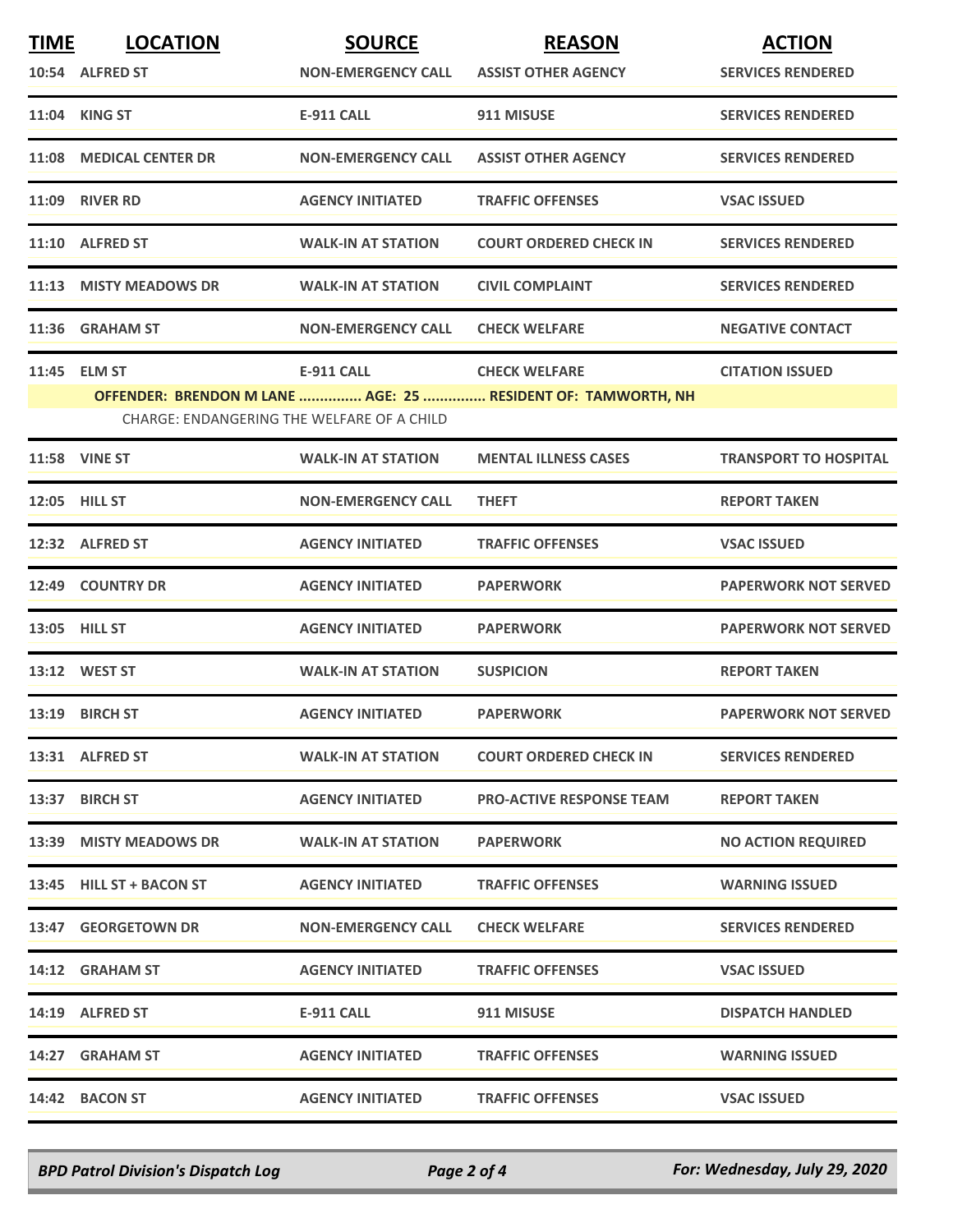| <b>TIME</b> | <b>LOCATION</b><br>14:49 SACO FALLS WAY | <b>SOURCE</b><br><b>WALK-IN AT STATION</b> | <b>REASON</b><br><b>MENTAL ILLNESS CASES</b>                     | <b>ACTION</b><br><b>TRANSPORT TO HOSPITAL</b> |
|-------------|-----------------------------------------|--------------------------------------------|------------------------------------------------------------------|-----------------------------------------------|
|             | 14:58 POOL ST                           | <b>AGENCY INITIATED</b>                    | <b>TRAFFIC OFFENSES</b>                                          | <b>VSAC ISSUED</b>                            |
|             | 15:14 POOL ST                           | <b>AGENCY INITIATED</b>                    | <b>TRAFFIC OFFENSES</b>                                          | <b>VSAC ISSUED</b>                            |
|             | <b>15:15 WASHINGTON ST</b>              | <b>AGENCY INITIATED</b>                    | <b>PRO-ACTIVE RESPONSE TEAM</b>                                  | <b>SERVICES RENDERED</b>                      |
|             | 15:21 ELM ST                            | <b>NON-EMERGENCY CALL</b>                  | <b>CHECK WELFARE</b>                                             | <b>NO ACTION REQUIRED</b>                     |
|             | <b>15:29 FALL ST</b>                    | <b>NON-EMERGENCY CALL</b>                  | <b>ASSIST OTHER AGENCY</b>                                       | <b>NEGATIVE CONTACT</b>                       |
|             | 15:41 SWAN BROOK RD                     | <b>WALK-IN AT STATION</b>                  | <b>FRAUD / SCAM</b>                                              | <b>REPORT TAKEN</b>                           |
|             | 15:56 ALFRED ST                         | <b>NON-EMERGENCY CALL</b>                  | <b>ALL OTHER</b>                                                 | <b>SERVICES RENDERED</b>                      |
|             | 16:12 ALFRED ST                         | <b>NON-EMERGENCY CALL</b>                  | <b>PAPERWORK</b>                                                 | <b>PAPERWORK SERVED</b>                       |
|             | <b>16:35 MAIN ST</b>                    | <b>NON-EMERGENCY CALL</b>                  | <b>ARTICLES LOST/FOUND</b>                                       | <b>SERVICES RENDERED</b>                      |
|             | 16:38 ALFRED ST + PRECOURT ST           | <b>AGENCY INITIATED</b>                    | <b>SUSPICION</b>                                                 | <b>TRANSPORT TO HOSPITAL</b>                  |
|             | 16:52 ALFRED ST                         | <b>NON-EMERGENCY CALL</b>                  | <b>CHECK WELFARE</b>                                             | <b>NO ACTION REQUIRED</b>                     |
|             | 16:53 CLEAVES ST                        | <b>NON-EMERGENCY CALL</b>                  | <b>ANIMAL COMPLAINT</b>                                          | <b>SERVICES RENDERED</b>                      |
|             | 17:03 POOL ST                           | <b>AGENCY INITIATED</b>                    | <b>TRAFFIC OFFENSES</b>                                          | <b>WARNING ISSUED</b>                         |
|             | 17:16 SADIE LN                          | <b>AGENCY INITIATED</b>                    | <b>TRAFFIC OFFENSES</b>                                          | <b>CITATION ISSUED</b>                        |
|             | CHARGE: OPERATE VEHICLE WITHOUT LICENSE |                                            | OFFENDER: JAMES ALBERT SWEENEY  AGE: 56  RESIDENT OF: ALFRED, ME |                                               |
|             | 17:19 HARVEY ST                         | <b>NON-EMERGENCY CALL</b>                  | <b>PARKING COMPLAINT</b>                                         | <b>NO VIOLATION</b>                           |
|             | 17:37 GUINEA RD                         | <b>AGENCY INITIATED</b>                    | <b>TRAFFIC OFFENSES</b>                                          | <b>VSAC ISSUED</b>                            |
|             | 17:48 ALFRED ST                         | <b>NON-EMERGENCY CALL</b>                  | <b>PAPERWORK</b>                                                 | <b>PAPERWORK SERVED</b>                       |
|             | <b>18:10 MAIN ST</b>                    | <b>NON-EMERGENCY CALL</b>                  | <b>CHECK WELFARE</b>                                             | <b>SERVICES RENDERED</b>                      |
|             | 18:38 PEARL ST                          | E-911 CALL                                 | 911 MISUSE                                                       | <b>NO ACTION REQUIRED</b>                     |
|             | 19:06 MAIN ST                           | <b>AGENCY INITIATED</b>                    | <b>DOMESTIC COMPLAINTS</b>                                       | <b>REPORT TAKEN</b>                           |
|             | 19:26 PIKE ST                           | <b>E-911 CALL</b>                          | 911 MISUSE                                                       | <b>DISPATCH HANDLED</b>                       |
|             | 19:29 ALFRED ST + ELM ST                | <b>NON-EMERGENCY CALL</b>                  | <b>CHECK WELFARE</b>                                             | <b>NEGATIVE CONTACT</b>                       |
|             | 19:38 BIRCH ST                          | <b>NON-EMERGENCY CALL</b>                  | <b>DOMESTIC COMPLAINTS</b>                                       | <b>SERVICES RENDERED</b>                      |

*BPD Patrol Division's Dispatch Log Page 3 of 4 For: Wednesday, July 29, 2020*